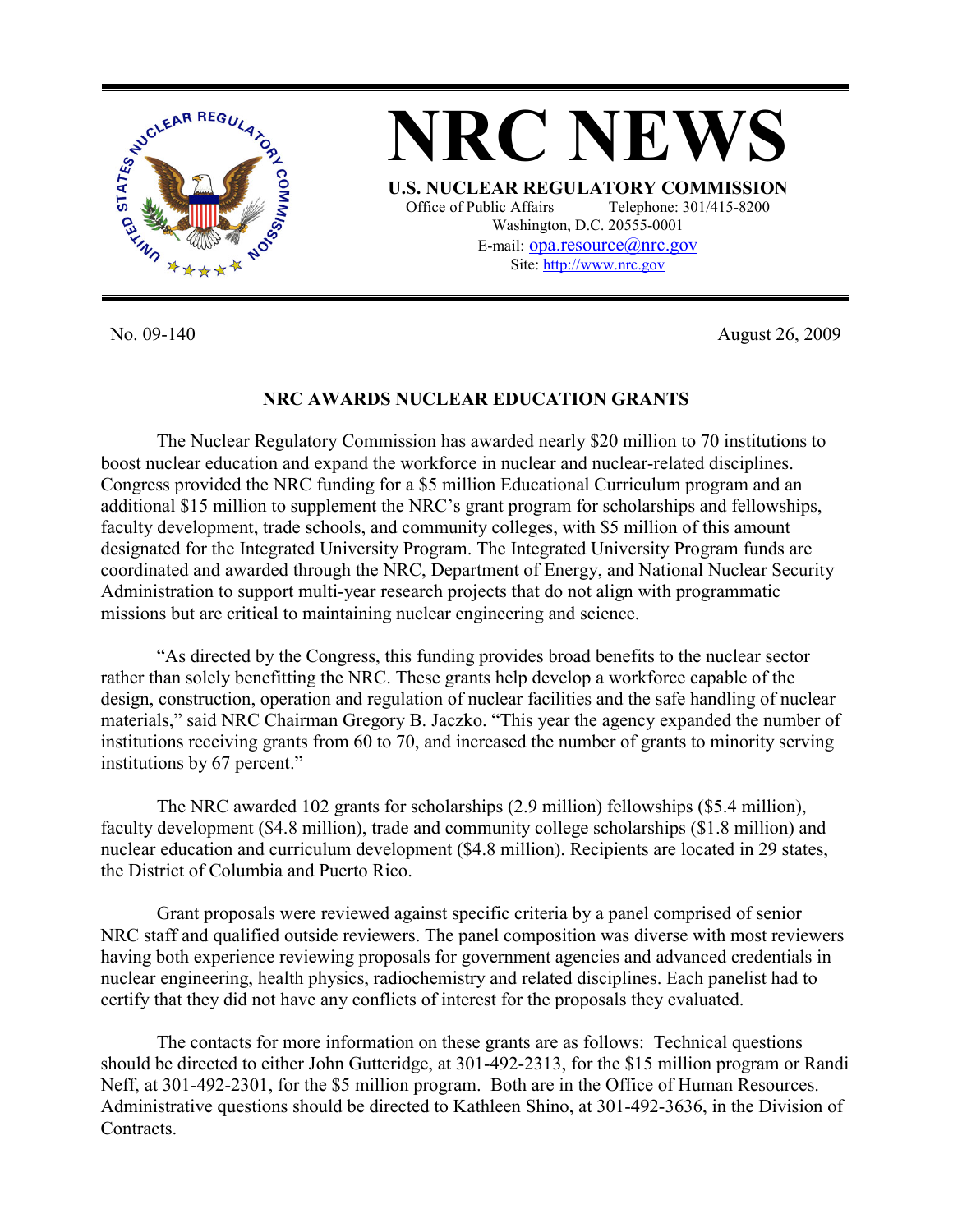The list of grants follows; additional details will be posted on the NRC's Web site at http://www.nrc.gov/about-nrc/grants/awards.html. In addition, a copy of the NRC Grant Award documents will be made available publicly in the NRC's Agencywide Documents Access and Management System (ADAMS) through the NRC's Web site at www.nrc.gov/readingrm/adams.html. Help in using ADAMS is available from the NRC Public Document Room at 301- 415-4737 or 1-800-397-4209.

#### **###**

News releases are available through a free *listserv* subscription at the following Web address: http://www.nrc.gov/public-involve/listserver.html. The NRC homepage at www.nrc.gov also offers a SUBSCRIBE link. E-mail notifications are sent to subscribers when news releases are posted to NRC's Web site.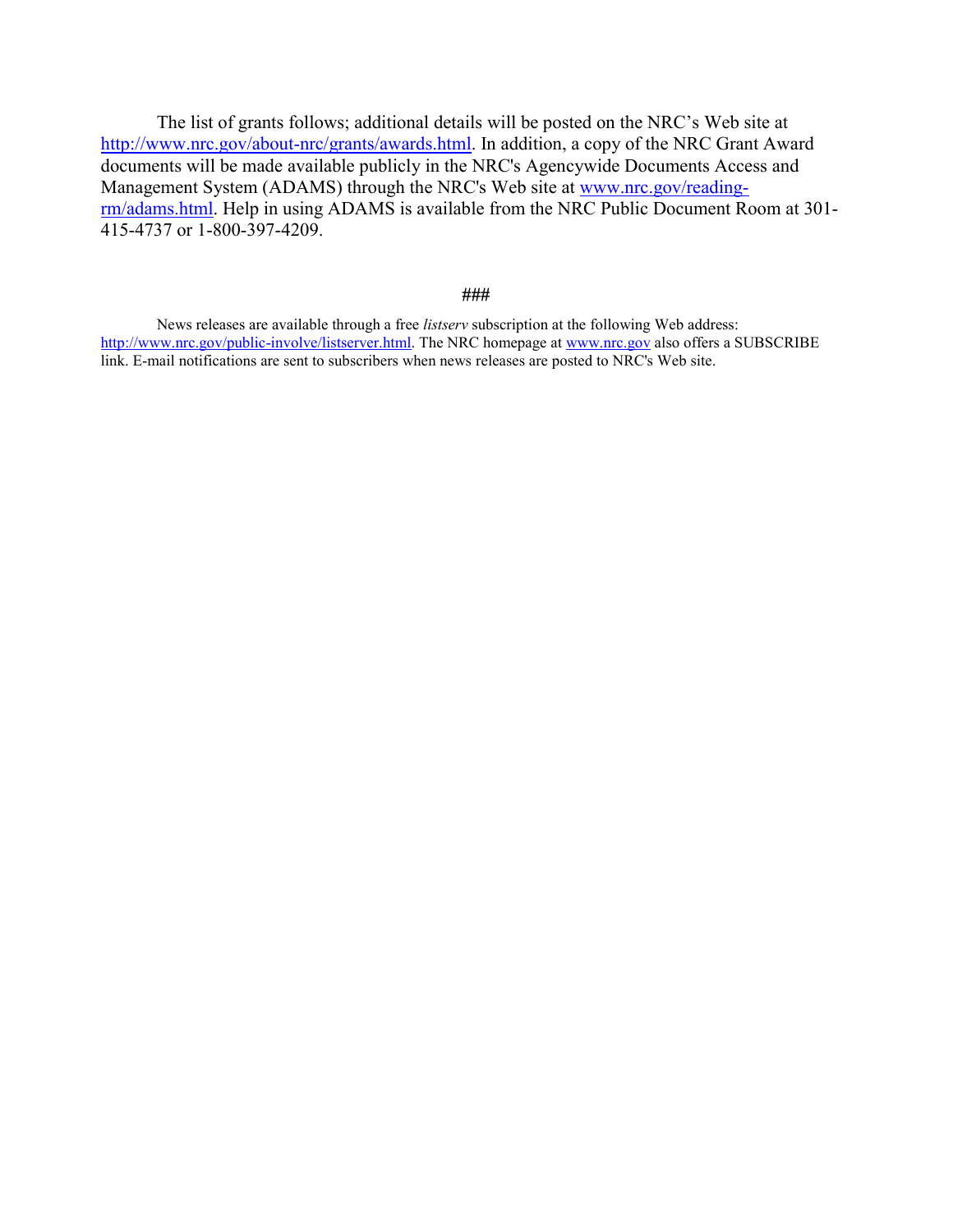# **NRC GRANT AWARDS RECOMMENDED FISCAL YEAR 2009**

## **Scholarship Grants**

| Alcorn State University Alcorn State, Mississippi                       | \$198,720   |
|-------------------------------------------------------------------------|-------------|
| Bloomsburg University, Bloomsburg, Pennsylvania                         | \$34,560    |
| City University of New York City College, New York City, New York       | \$200,000   |
| Colorado School of Mines, Golden, Colorado                              | \$86,400    |
| Francis Marion University Florence, South Carolina                      | \$152,833   |
| Georgia Institute of Technology, Atlanta, Georgia                       | \$200,000   |
| Idaho State University, Pocatello, Idaho                                | \$178,673   |
| Louisiana State University, Baton Rouge, Louisiana                      | \$200,000   |
| North Carolina State University, Raleigh, North Carolina                | \$179,268   |
| Oregon State University, Corvallis, Oregon                              | \$129,600   |
| Purdue University, West Lafayette, Indiana                              | \$194,400   |
| South Carolina State University, Orangeburg, South Carolina             | \$199,853   |
| Texas A&M University - Kingsville, Kingsville, Texas                    | \$198,772   |
| University of Illinois-Champaign-Urbana, Urbana, Illinois               | \$200,000   |
| University of New Mexico, Albuquerque, New Mexico                       | \$198,952   |
| University of South Carolina, Columbia, South Carolina                  | \$59,826    |
| University of Texas-Austin, Austin, Texas                               | \$97,498    |
| Utah State University, Logan, Utah                                      | \$199,341   |
|                                                                         |             |
| <b>TOTAL</b>                                                            | \$2,908,696 |
| <b>Fellowship Grants</b>                                                |             |
| Curators of the University of Missouri, Columbia, Missouri              | \$394,060   |
| Duke University, Durham, North Carolina                                 | \$59,144    |
| North Carolina State University, Raleigh, North Carolina                | \$381,436   |
| Regents of the University of Michigan, Ann Arbor, Michigan              | \$400,000   |
| Texas A&M University, College Station, Texas                            | \$376,609   |
| The Ohio State Research Foundation, Columbus, Ohio                      | \$308,709   |
| The Pennsylvania State University, University Park, Pennsylvania        | \$400,000   |
| The University of Tennessee, Knoxville, Tennessee                       | \$400,000   |
| University of Maryland, College Park, Maryland                          | \$399,107   |
| University of New Mexico, Albuquerque, New Mexico                       | \$375,969   |
| University of Pittsburgh, Pittsburgh, Pennsylvania                      | \$400,000   |
| University of Texas-Austin, Austin, Texas                               | \$388,118   |
| University of Wisconsin, Madison, Wisconsin                             | \$361,998   |
| University Politecnica de Puerto Rico, Hato Rey, Puerto Rico            | \$399,660   |
| Virginia Polytechnic Institute & State University, Blacksburg, Virginia | \$399,948   |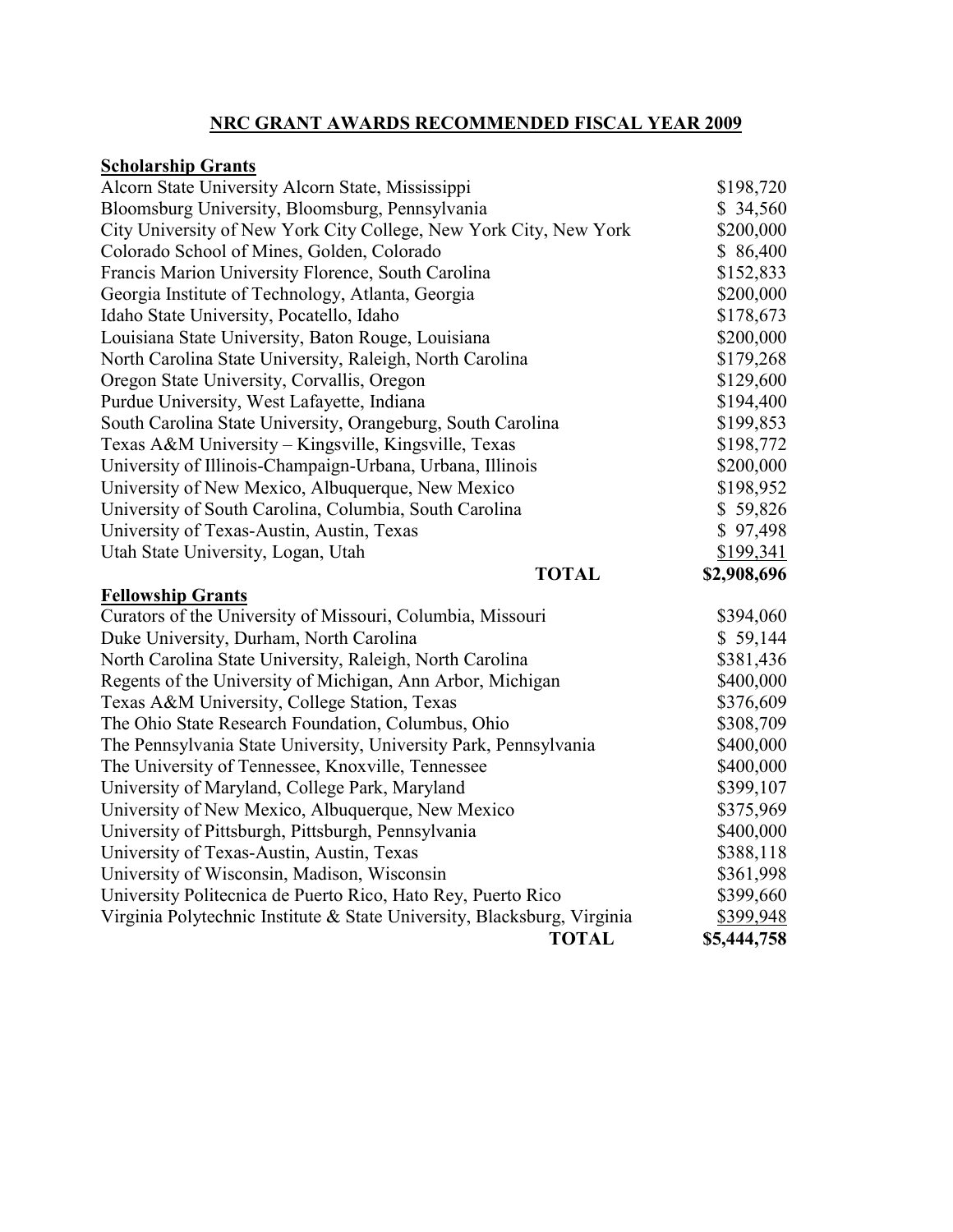| City University of New York City College, New York City, New York         | \$448,978                |
|---------------------------------------------------------------------------|--------------------------|
| Oregon State University, Corvallis, Oregon                                | \$406,523                |
| Pennsylvania State University, University Park, Pennsylvania              | \$450,000                |
| Rensselaer Polytechnic Institute, Troy, New York                          | \$450,000                |
| University of California-Berkeley, Berkeley, California                   | \$450,000                |
| University of Florida, Gainesville, Florida                               | \$450,000                |
| University of Maryland, College Park, Maryland                            | \$345,000                |
| University of Michigan, Ann Arbor, Michigan                               | \$449,888                |
| University of Tennessee, Knoxville, Tennessee                             | \$449,766                |
| Utah State University, Logan, Utah                                        | \$449,574                |
| Virginia Polytechnic Institute and State University, Blacksburg, Virginia | \$450,000                |
| <b>TOTAL</b>                                                              | \$4,799,729              |
| <b>Trade School and Community College Scholarships</b>                    |                          |
| Aiken Technical College, Graniteville, South Carolina                     | \$95,000                 |
| Brazosport College, Lake Jackson, Texas                                   | \$102,000                |
| Central Florida Community College, Ocala, Florida                         | \$67,000                 |
| Central Virginia Community College, Lynchburg, Virginia                   | \$149,830                |
| Columbia Basin College, Pasco, Washington                                 | \$120,000                |
| Florence-Darlington Technical College, Florence, South Carolina           | \$150,000                |
| Idaho State University, Pocatello, Idaho                                  | \$148,389                |
| Lake Michigan College, Benton Harbor, Michigan                            | \$36,485                 |
| Lakeshore Technical College, Cleveland, Wisconsin                         | \$147,312                |
| Linn State Technical College, Linn, Missouri                              | \$135,000                |
| New Mexico Junior College, Hobbs, New Mexico                              | \$120,000                |
| North Georgia Technical College, Clarksville, Georgia                     | \$119,000                |
| Texas State Technical College, McLennan, Texas                            | \$149,688                |
| Victoria County Junior College, Victoria, Texas                           | \$135,000                |
| Wharton County Junior College, Wharton, Texas                             | \$150,000                |
|                                                                           | <b>TOTAL \$1,824,704</b> |

# **Nuclear Education and Curriculum Development – Initial Grant**

| Alabama A&M University, Normal, Alabama                          | \$100,000 |
|------------------------------------------------------------------|-----------|
| Clemson University, Clemson, South Carolina                      | \$89,151  |
| Florence-Darlington Technical College, Florence, South Carolina  | \$125,000 |
| Florida Memorial University, Miami Gardens, Florida              | \$110,000 |
| Francis Marion University, Florence, South Carolina              | \$103,211 |
| Howard University, Washington, District of Columbia              | \$125,000 |
| Indian River State College, Fort Pierce, Florida                 | \$150,000 |
| Louisiana State University, Baton Rouge, Louisiana               | \$150,000 |
| Massachusetts Institute of Technology, Cambridge, Massachusetts  | \$125,000 |
| Rensselaer Polytechnic Institute, Troy, New York                 | \$140,000 |
| Roger Williams University, Bristol, Rhode Island                 | \$124,296 |
| Texas A&M University-College Station, College Station, Texas     | \$123,371 |
| Texas State Technical College-Waco, Waco, Texas                  | \$93,456  |
| The City College of New York, New York City, New York            | \$145,000 |
| The Pennsylvania State University, University Park, Pennsylvania | \$90,000  |
| University of Cincinnati, Cincinnati, Ohio                       | \$150,000 |